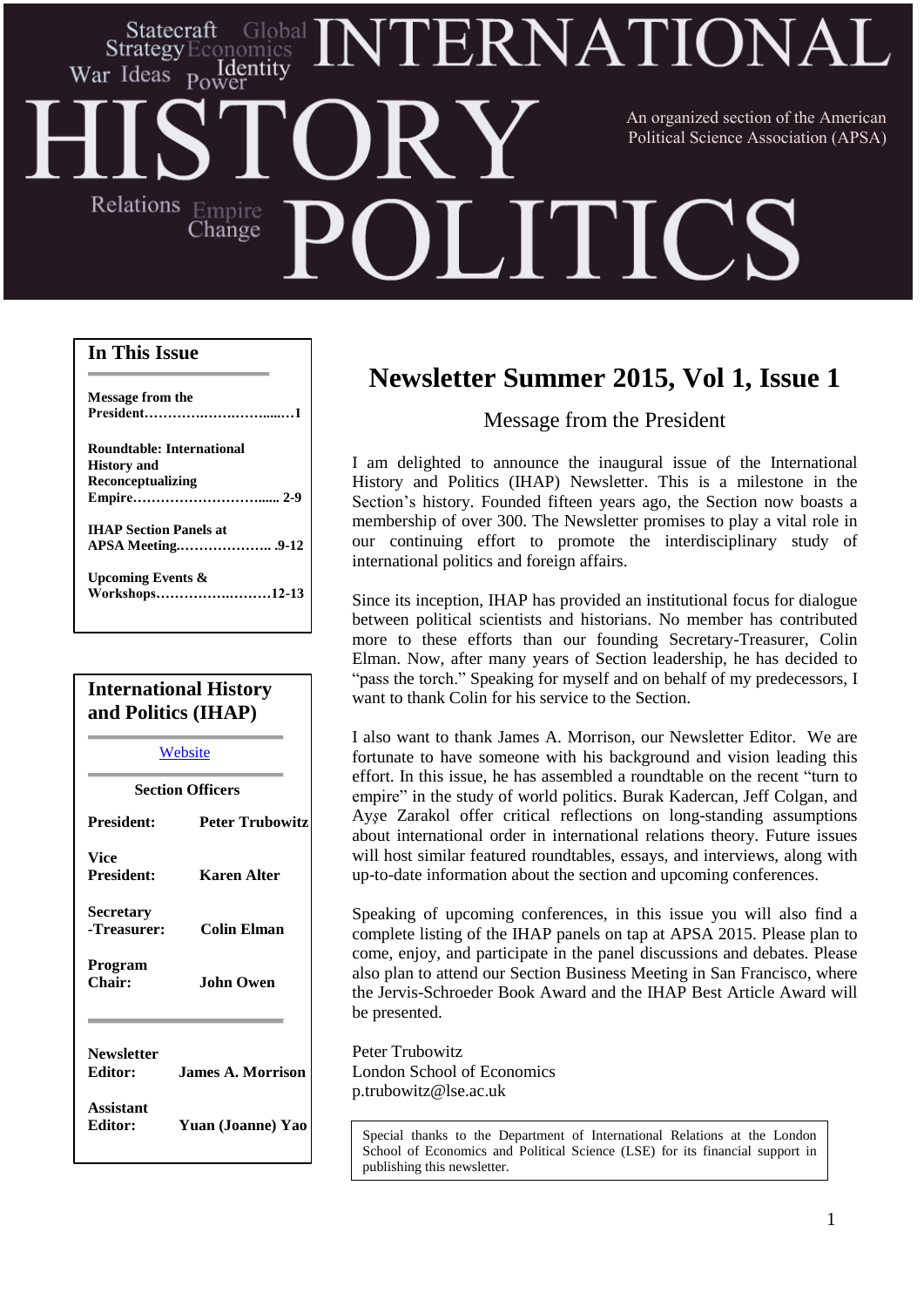# **Roundtable International History and Reconceptualizing Empire**

Increasingly, the classic theories of international politics developed by Kenneth Waltz and Hedley Bull are being displaced by new conceptions of international order. Numerous scholars, including David Lake, Stephen Krasner, John Ikenberry, and Andrew Hurrell have called into question the core concept of sovereignty. At the same time, scholars have returned to thinking about empires—albeit with rather new perspectives. The focus has been expanded by considering non-European empires, such as with Iver Neumann's work on the Mongol Empire and David Kang's analysis of the Chinese Empire. At the same time, Jack Snyder, Steven Pincus, and Yuen Foong Khong have conceptualized the European and American empires.

What has been the relationship between these two trends? To what extent can rethinking 'imperialism' help us to re-theorize international politics and international order? To what extent can new theories of international politics help us reconsider the history of imperialism? Going forward, how should each enterprise shape the other?

The following brief interventions tackle these questions as they re-examine how our field ought to view empires and the legacies they leave behind.

# **Bringing the "Other" Empires Back In: The Case of the Ottoman Empire**

*By Burak Kadercan, United States [Naval](https://www.usnwc.edu/Departments---Colleges/Strategy-and-Policy.aspx) War [College,](https://www.usnwc.edu/Departments---Colleges/Strategy-and-Policy.aspx) USA*

The relationship between the concept of "empire" and international relations (IR) theory has been, at best, problematic, partially due to the analytical priorities of the subfield, usually defined with respect to "nations" and the so-called sovereign territorial state. For one, even the term inter*national* reveals the conceptual scope conditions of the subfield: IR, almost by definition, is primarily interested in "politics among nations," suggesting that the subfield imagines nations to be immutable and trans-historical "facts" of global politics. The almost exclusive emphasis placed on the so-called sovereign territorial state, in turn, introduces further analytical blindfolds. Such conceptual commitments -- one may dare say, obsessions -- then tend to make empires, which defined themselves as transnational

political entities that did not adhere to Westphalian territoriality, appear as anomalies. Therein lies the tension. From a global historical standpoint, empires and imperial governance have been the norm, with the sovereign territorial state and the modern notion of nations constituting recent exceptions. Put bluntly, when it comes to the temporal and geographical extent of empires as well as their importance for understanding the evolution of world politics, mainstream IR has history upside-down.

In more recent years, the theoretical and historical leanings of classical IR assumptions came under attack in two ways. First, scholars such as John Ruggie, David Lake, and Stephen Krasner have challenged the historical accuracy of assumptions surrounding state sovereignty (though spending less time problematizing the contingent nature of "nation" in the international).<sup>1</sup> Second, there is an increasing interest in the notion of empires, defined in terms of the roles that Western imperialism as well as non-Western empires played in the constitution of the present-day global order. Put simply, as IR is coming to terms with the plasticity of its core assumptions, it is also exploring the origins, nature, and impacts of different forms of authority and governance on the evolution of the global political order. In this context, the study of non-Western empires presents an open frontier for students of international politics for the simple reason that IR scholarship has paid little attention to such polities until very recently.

*"As a result, the Ottomans, despite all their importance for understanding the historical origins of present-day world politics, are confined to an academic no man's land."*

The Ottoman Empire is a case in point. From a historical perspective, while the Ottoman Empire played an important role in global politics between the fourteenth and twentieth centuries, it is virtually "invisible" in IR theory and historiography, with its role relegated -- at best -- to either a "useful other" through which the [European] "international

<u>.</u>

<sup>1</sup> Stephen D. Krasner, *Sovereignty: Organized Hypocrisy* (Princeton, NJ: Princeton UP, 1999); David A. Lake, *Hierarchy in International Relations* (Ithaca, NY: Cornell UP, 2009); John Gerard Ruggie, "Territoriality and Beyond: Problematizing Modernity in International Relations." *International Organization,* Vol 47, no. 1 (Winter 1993), pp.139-174.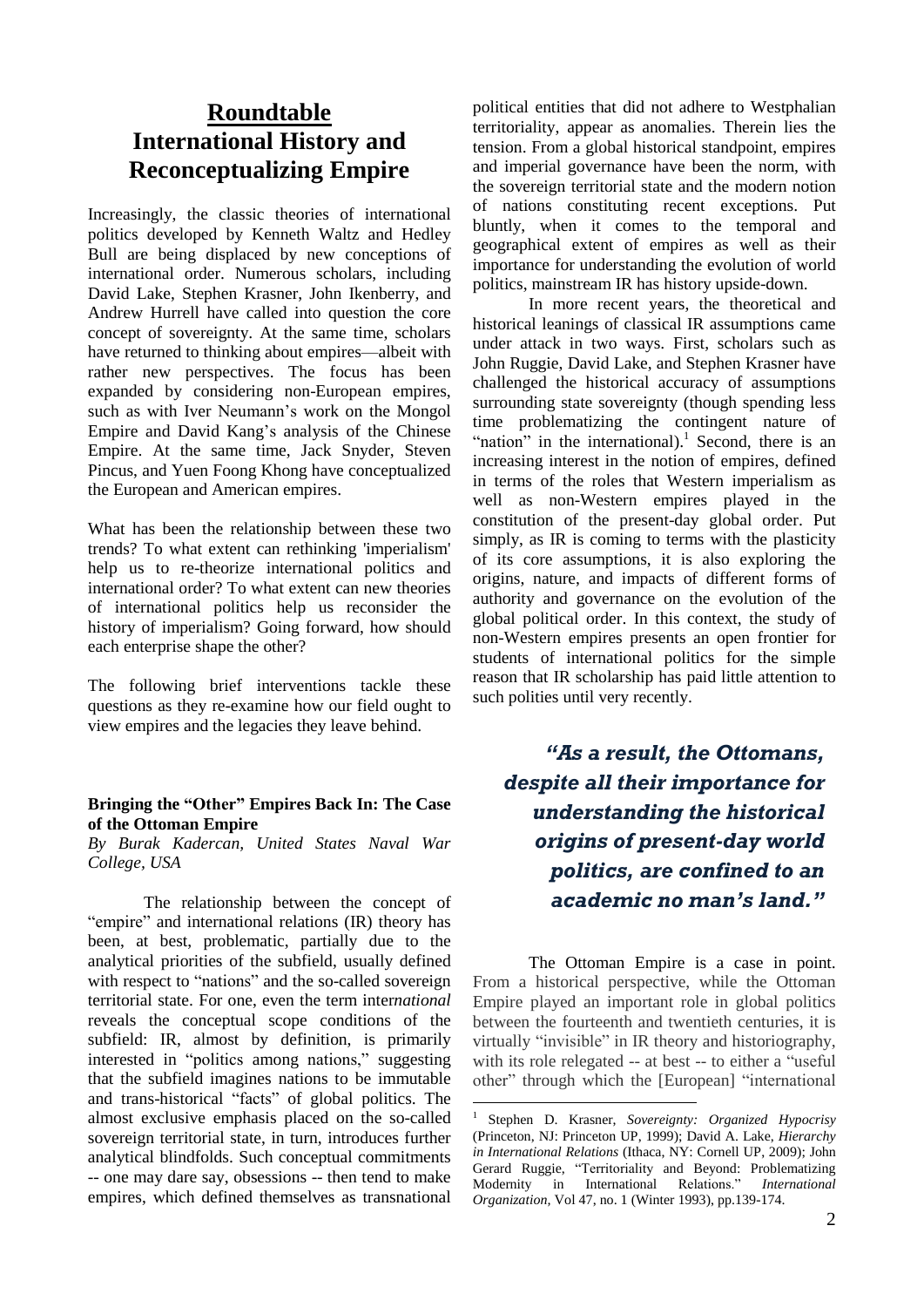society" defined itself, or as a marginal footnote.<sup>2</sup> To be precise, the historical and sociological literature on the Ottomans has blossomed in the past decades, but IR -- to a large extent -- still remains oblivious to the empire's role and place in international politics.

The lack of attention to the Ottomans has a lot to do with the fact that IR as a subfield was born as an ethno-centric endeavour. The conventional narrative, in particular, revolves around the "birth" of the modern state system in Europe and its "spread" to the rest of the world like an unstoppable virus. This conception rules out the possibility that the "outcome" [read present-day world politics] was more of synthesis of what was spreading and what originally existed elsewhere in the first place. In this context, mainstream IR, re-imagining the past through presentist and ethno-centric lenses, has long treated the Ottoman Empire -- whose date of formal "admission" to the Westphalian club is usually accepted to be 1856 -- as an archaic political entity that had little say over (or impact on) its own fate as well as relevant historical processes. Such interpretations of the past, then, rules out the need for integrating the Ottomans into IR theory and historiography as a subject worthy of study. Ironically, the fact that Ottomans were never truly colonized has also left them outside the scope of post-colonial literature in IR that took off in the last couple of decades. As a result, the Ottomans, despite all their importance for understanding the historical origins of present-day world politics, are confined to an academic no man's land.

So, how can IR scholars reconcile the study of the Ottoman Empire with the broader IR literature and what can we learn from such reconciliation? In general, three main, if not necessarily mutually exclusive paths, can be invoked. The first involves expanding the empirical scope of IR by thinking of the Ottoman Empire as a "new" case study that can be examined in detail to assess and refine existing approaches. One suggestion, for example, would be to scrutinize the formative centuries of the Empire in a similar fashion with Victoria Hui's study on the relationship between state-formation processes and

<u>.</u>

power politics in ancient China.<sup>3</sup> The early Ottoman era, in fact, offers an exceptionally fertile and uncharted territory for research. When the European powers truly began to engage the Ottomans in the sixteenth century, what they observed was a gigantic political-military entity, but this was not always the case. The Ottoman Empire's origins can be traced to 1299, when the House of Osman was one of the smaller emirates in a post-Seljuk Asia Minor and not the most likely candidate for a future transcontinental empire. Exploring the rise of the Ottomans as well as their modes of competition and cooperation with European *and* non-European polities can help IR scholars assess the validity and scope of competing theories and approaches ranging from neorealist to Marxist accounts.

A second potential path for research can be to study the Ottoman experience as a "mirror case" from which new insights can be generated about the Westphalian narrative. Such a decidedly comparative approach, for example, can emphasize the role of different modes of economic production, types of civil-military relations, or roles played by religious and political institutions.<sup>4</sup> One can criticize this perspective by pointing out that the European and Ottoman experiences were too different to warrant comparison. Emerging historiography on the Ottomans, however, suggests that European states and the Ottomans inhabited "a common world" and were essentially comparable until at least the eighteenth century.<sup>5</sup> Looking beyond the Westphalian experience from a comparative perspective can allow IR scholars to see the same experiences in a new light, which would then make it possible to raise new questions and generate novel insights about the past and present of international political orders.

Lastly, the study of the Ottomans can be incorporated into IR by scrutinizing the legacies of particular modes of Ottoman imperial governance, especially in the Middle East. One potential strategy would be to examine the space-society-politics nexus through which the Ottomans sustained their authority for centuries. While the so-called modern state went through a gradual process that aimed at the homogenization -- or, in John Agnew's words, "totalization"<sup>6</sup> -- of territories that it controlled (such that they sought increasing levels of uniformity in

<sup>&</sup>lt;sup>2</sup> For recent exceptions, see Turan Kayaoglu, "Westphalian Eurocentrism in International Relations Theory," *International Studies Review*, Vol. 12, No. 2 (June 2010), pp. 193–217; Kerem Nisancioglu, "The Ottoman origins of capitalism: uneven and combined development and Eurocentrism," *Review of International Studies*, Vol 40, no. 2 (April 2014), pp 325-347; Burak Kadercan, "Strong Armies, Slow Adaptation: Civil-Military Relations and the Diffusion of Military Power," *International Security,* Vol 38, no. 3 (Winter 2013/14), pp. 117- 152; Ayşe Zarakol, *After Defeat: How the East Learned to Live with the West* (Cambridge: Cambridge UP, 2011); A. Nuri Yurdusev, *Ottoman Diplomacy: Conventional or Unconventional?* (Basingstoke, Hampshire: Palgrave Macmillan, 2004).

<sup>&</sup>lt;u>.</u> <sup>3</sup> Victoria Tin-bor Hui, *War and State Formation in Ancient China and Early Modern Europe* (New York NY: Cambridge UP, 2005).

<sup>4</sup> See Fn. 2.

<sup>5</sup> Suraiya Faroqhi, *The Ottoman Empire and the World around It* (London: I.B. Tauris, 2004).

<sup>6</sup> John Agnew, *Globalization and Sovereignty* (Lanham: Rowman & Littlefield, 2009).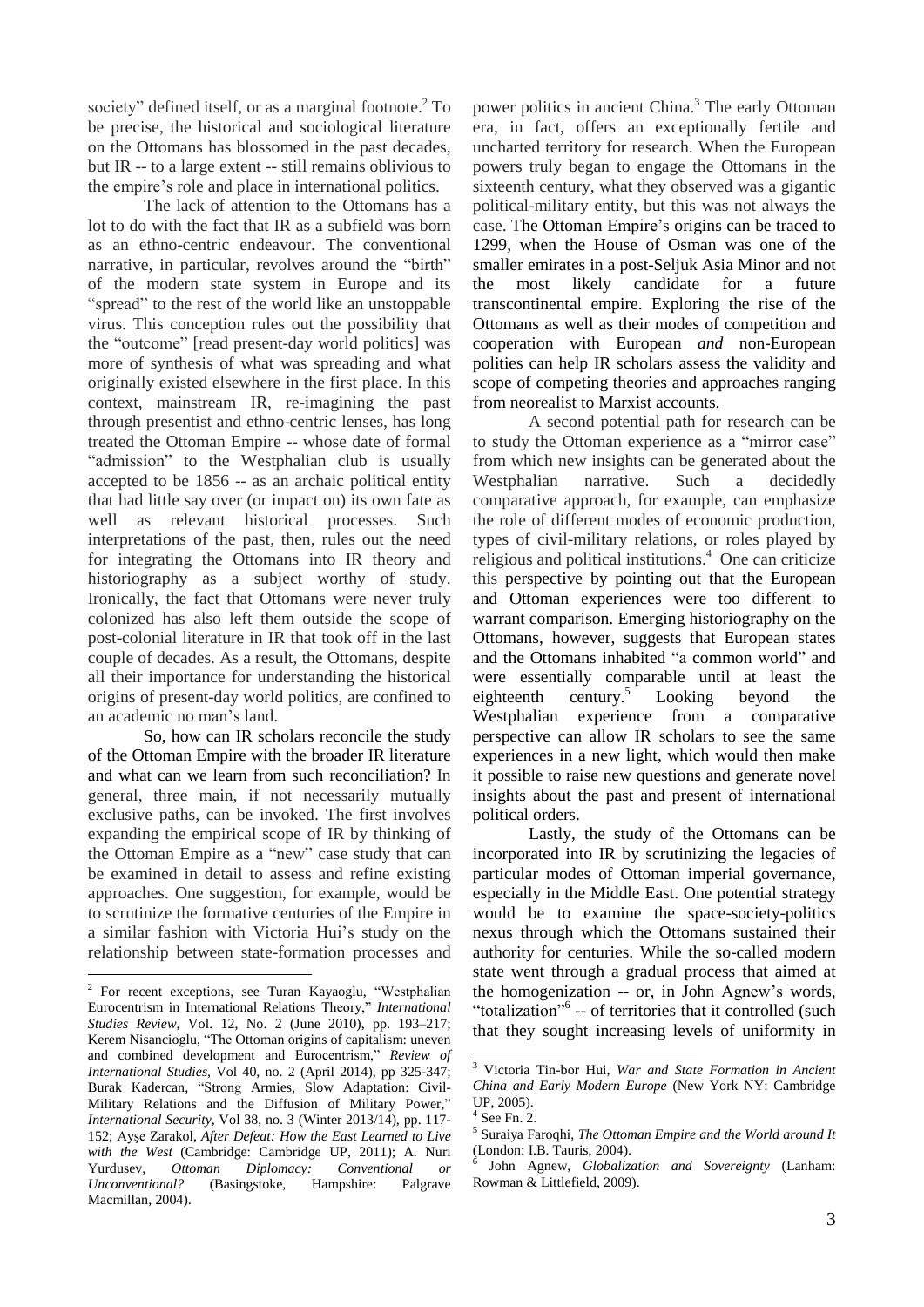administrative, legal, political, and cultural spheres), the Ottomans, similar to most empires, established heterogeneous arrangements that were built on pragmatism, flexibility, fluidity, and overlapping modes of governance. $\frac{7}{1}$  From such a vantage point, the instability in the Middle East reveals itself to be a problem that goes beyond "where borders were [artificially] carved out" in the aftermath of the Ottoman demise. The problem, one can argue, has a lot do with the clash between the legacies of heterogeneous territorial governance that the Ottomans perpetuated for centuries and the homogenizing strategies associated with nation-state forms that were introduced to the region afterwards in a rather haphazard and accelerated fashion.<sup>8</sup>

The non-Western empires are no longer alive, but their legacies are most certainly ingrained in the world we inhabit. Accordingly, the origins of the present-day global political order cannot be reduced to a story about the spread of the Westphalian system to the rest of the world through

<u>.</u>

1

# **Reflections on the Political Economy of Decolonization**

*By Jeff D. Colgan, Brown University, USA*

The collapse of empire as a major form of political organization was one of the most significant structural transformations of world politics in the last millennium.<sup>1</sup> Some empires, such as the Ottoman and Japanese, collapsed in a traditional manner: militarily defeated by an external power. This type of demise, however, was not unique to the  $20<sup>th</sup>$  Century and does not explain the extinction of empires. What was special was that several major empires collapsed without being defeated militarily by an external power, including the largest ever in existence, the British. In the decades after 1945, imperial powers granted independence to over seventy colonies and dependencies, by far the most

a linear process.<sup>9</sup> The West interacted with extra-Westphalian polities, and it is only through this interaction that the present-day global order arose. In this context, incorporating the Ottoman Empire, not to mention other non-Western empires, into IR theory and historiography is not only desirable, but also of essential importance for constructing a comprehensive understanding of the origins of the international system.

*Dr. Burak Kadercan is an Assistant Professor of Strategy and Policy at the United States Naval War College in Newport, Rhode Island. He received his PhD in Political Science from the University of Chicago. His research interests lies at the intersection of IR*

1

<u>.</u>



*theory, international security, political geography, and international history. The views expressed here are his own and do not reflect those of the Naval War College, the Department of the Navy, the Department of Defense, or the U.S. Government*

dramatic decolonization movement in human history.<sup>2</sup>

Why did empires die out? Reconceptualizing empire and decolonization is important because different answers to this question have rather different implications for the question of contemporary international order. The existing answers can be grouped under four basic types. One explanation emphasizes the role of ideas, norms, and nationalist movements following World War II.<sup>3</sup> Clearly this change occurred and contributed to decolonization, but it leaves open deeper questions such as why the norms were accepted at that particular historical moment. A second potential answer was the high cost of the war for Britain and other metropoles.<sup>4</sup> There is no doubt that the war

 $7$  On the flexibility of Ottoman institutions, see Karen Barkey, *Empire of Difference: The Ottomans in Comparative Perspective* (Cambridge: Cambridge UP, 2008).

<sup>8</sup> On territorial heterogeneity and homogeneity, see Burak Kadercan "Triangulating territory: a case for pragmatic interaction between political science, political geography, and critical IR," *International Theory*, Vol 7, no. 01 (Spring 2015), pp. 125-161.

<sup>&</sup>lt;sup>1</sup> John Gerard Ruggie, "Continuity and Transformation in the World Polity: Toward a Neorealist Synthesis", *World Politics*, Vol 35, Issue 2 (Winter 1983), pp 261-285. (in so far as the demise of empires facilitated the triumph of the sovereign state)

<sup>9</sup> Edward Keene, *Beyond the Anarchical Society: Grotius, Colonialism, and Order in World Politics* (Cambridge: Cambridge UP, 2002).

<sup>2</sup> Daniel Philpott, *Revolutions in Sovereignty: How Ideas Shaped Modern International Relations* (Princeton, NJ: Princeton University Press, 2001): 155.

<sup>3</sup> Philpott 2001; Neta Crawford, *Argument and Change in World Politics: Ethics, Decolonization, and Humanitarian Intervention* (Cambridge, UK: Cambridge University Press, 2002); David B. Abernethy, *The Dynamics of Global Dominance: European Overseas Empires* (New Haven: Yale University Press, 2002).

<sup>4</sup> For a summary of this view, see John Darwin, *The End of the British Empire: The Historical Debate* (New York: Wiley,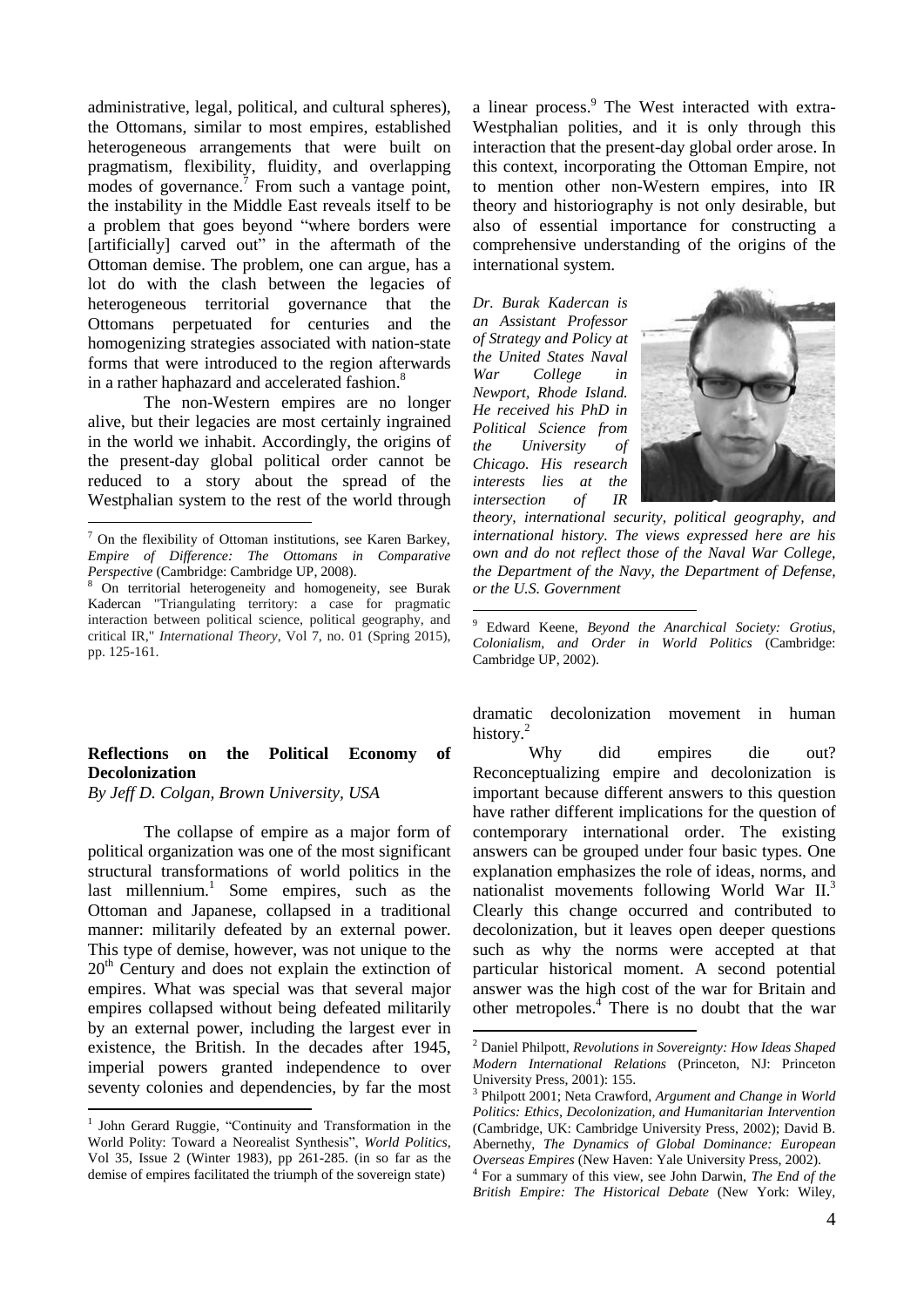was costly, but it is historical fact that many metropoles viewed their colonies as a way to economically recover and re-invested in after the war.<sup>5</sup> A third explanation focuses on international pressure for decolonization, especially the efforts of the United States to convince European metropoles to let go of their empires.<sup>6</sup> Yet this view ignores the times and ways in which the US itself has been imperialist.<sup>7</sup> Moreover, even some of the advocates of this view conclude that the United States did not play a decisive role in the critical period of decolonization after 1945.<sup>8</sup>

*"The end of empire is too large a historical process to have a single cause, but motorization offers a lens on imperial demise that highlights unobserved patterns of variation and generates new insights."*

Finally, a fourth partial explanation for the end of empires focuses on the political economy of the metropole itself.<sup>9</sup> Imperialism created economic

7 Jeanne Morefield, *Empires Without Imperialism: Anglo-American Decline and the Politics of Deflection* (Oxford, UK: Oxford University Press, 2014).

<sup>8</sup> Ikenberry and Deudney 2015 (unpublished).

1

winners and losers within the metropole, $^{10}$  and the choice to build, maintain, or eliminate an empire rests in large measure on the political contest within the metropole between the winners and losers from imperialist policies.<sup>11</sup> Jeff Frieden argues that one key group of winners from imperialism was colonial investors.<sup>12</sup> Colonialism served as a form of protection from expropriation for foreign investments, but as the nature of foreign investment changed in ways that made expropriation harder, investors did not require colonialism to preserve their assets. Henrik Spruyt also used a political economy explanation to account for the decline in empires, arguing that the value of territory as an economic asset declined because of the rise of a global liberal economic system and the decline of imperial preference schemes.<sup>13</sup>

In new work, I build on this political economy approach to decolonization. I argue that economic transitions within the metropoles in the  $20<sup>th</sup>$  Century contributed to the end of empire, and that the shift towards motorization was central to those transitions. Motorization, which I also call energy modernization, is a stage of development that occurs when engines powered by fossil fuels or electricity become the predominant basis for transportation and physical economic output. It is distinct from industrialization, a stage in which fossil fuels provides industrial heat but only rudimentary forms of agricultural and industrial power.

Motorization contributed to the demise of empires via three causal mechanisms. First, it shifted the balance within the metropole between economic winners and losers from imperialism, causing the winners (mainly landowners and low-tech exporters who benefited from protected markets) to decline in relative importance as new motorized industries grew. This shift sapped support for empire. For instance, the textile industry was once a major beneficiary from the British Empire, employing over two million people in England, and fiercely resisted any moves to grant India and other colonies greater independence to control their own economic policies. Yet by 1945, the English textile industry had declined precipitously as England's comparative advantage in the global economy shifted towards

1

<sup>2006): 43-45;</sup> this is also part of Abernethy's (2002: 40-41) explanation, but his view is more nuanced.

<sup>5</sup> Darwin 2006; William Roger Louis, *Imperialism at Bay, 1941- 1945: The United States and the Decolonization of the British Empire* (Oxford: Clarendon Press, 1977).

<sup>6</sup> Ronald Hyam, *Britain's Imperial Century, 1815-1914: A Study of Empire and Expansion* (Palgrave Macmillan, 2006): xiv; John G. Ikenberry and Daniel Deudney, "Democratic Internationalism: An American Grand Strategy for a Post-Exceptionalist Era" (2015, unpublished).

<sup>9</sup> Miles Kahler, *Decolonization in Britain and France* (Princeton, NJ: Princeton University Press, 1984); Jeffry Frieden, "The Economics of Intervention: American Overseas Investments and Relations with Underdeveloped Areas, 1890- 1950", *Comparative Studies in Society and History*, Vol 31, Issue 01 (1994) pp 55-80; Peter Liberman, *Does Conquest Pay?* (Princeton, NJ: Princeton University Press, 1996); P.J. Cain and A.G. Hopkins, *British Imperialism: 1688-2000* (New York: Routledge, 2001); Kenneth Pomeranz, *The Great Divergence: China, Europe, and the Making of the Modern World Economy* (Princeton, NJ: Princeton University Press, 2001); Hendrik Spruyt, The Sovereign State and its Competitors (Cambridge, UK: Cambridge University Press, 2005); Kevin Narizny, *The Political Economy of Grand Strategy* (Ithaca, NY: Cornell University Press, 2009); Erik Gartzke and Dominic Rohner, "The Political Economy of Imperialism, Decolonization and Development", British Journal of Political Science, Vol 41, Issue 3 (2011). Also see John Hobson, *Imperialism: A Study*

<sup>(</sup>Spokesman Books, [1902] 1938); Vladimir Illyich Lenin, *Imperialism: The Highest Stage of Capitalism* (Resistance Books, [1917] 1999).

<sup>&</sup>lt;sup>10</sup> Kahler 1984; Lance Edwin Davis and Robert A. Huttenback, *Mammon and the Pursuit of Empire: The Political Economy of British Imperialism* (Cambridge, UK: Cambridge University Press, 1986).

 $11$  Narizny 2007.

<sup>12</sup> Frieden 1994.

 $13$  Spruyt 2005.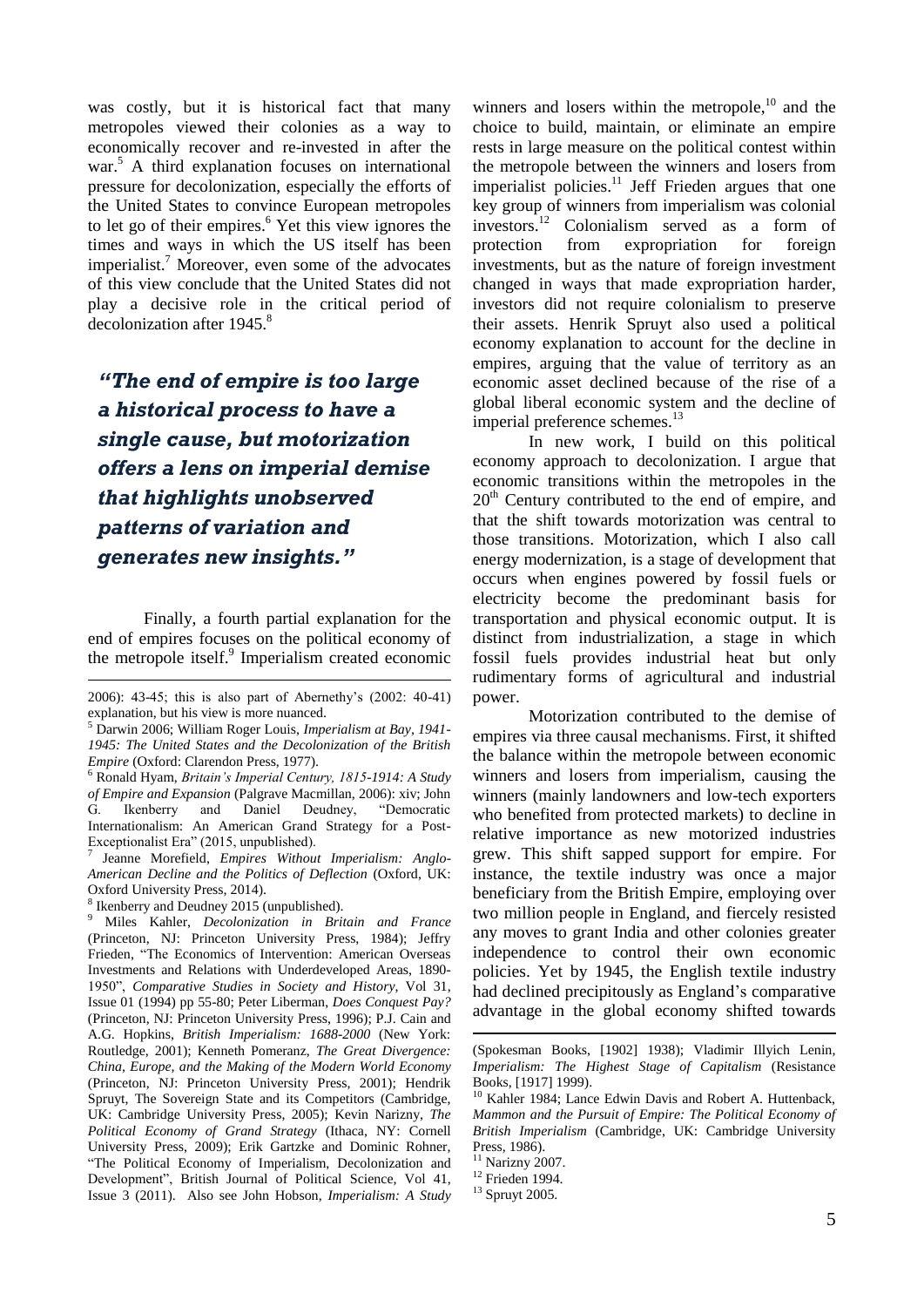more advanced manufacturing. With the textile industry employing fewer and fewer people, its resistance to decolonization mattered less for British policymakers, making it easier for them to accept anti-colonial norms.

Second, motorization increased the fiscal opportunity costs of deploying labor for imperial administration and defense. Motorization greatly increased the domestic productivity of labor, meaning that if workers were at home rather than deployed in the colonies, they would have private sector wages to tax (and not be paid by the government). Finally, motorization shifted new foreign investment away from colonial mines and plantations, which colonialism protected from local expropriation, and towards manufacturing, which is less susceptible to expropriation. Together, these economic shifts reduced the political demand for colonialism in metropoles. Crucially, many imperial metropoles crossed a threshold of energy consumption nearly simultaneously in the period 1945-1973, including Britain, Belgium, Holland, and France. The transition facilitated decolonization. Notably, the United States motorized c.1903 and became the first major power to turn away from imperialism – though not before its own imperial period just prior to motorization.<sup>14</sup>

The end of empire is too large a historical process to have a single cause, but motorization offers a lens on imperial demise that highlights unobserved patterns of variation and generates new insights. Three points stand out. First, motorization helps explain why some metropoles turned away from imperialism earlier than others, variation that often goes unnoticed and unexplained in purely normative accounts. Second, motorization helps explain why empires have stayed dead – rather than experiencing a new period of imperial expansion, a pattern suggested by the historical record and cyclical theories. Third, motorization helps explain why some colonies achieved independence later than others: notably, some colonies had valuable oil reserves that the imperial powers were reluctant to give up. This finding is striking compared to the relative ease with which metropoles released colonies with other valuable natural resources like gold or copper, but makes sense in light of motorization. More broadly, my argument offers a corrective to recent research on energy politics, most of which casts energy in a negative light as a potential source of conflict.<sup>15</sup> My argument here

1

views it more positively, showing how energy modernization generates disincentives to imperialism, thereby reducing the desire of great powers to fight for territory.

I began this note by asserting that reconceptualising empire and decolonization is important because different views have rather different implications for the contemporary international order. Russia's recent interventions in Ukraine, China's ambitions in the South China Sea, and America's Middle East adventures have raised questions for many observers about the extent to which imperialism is in fact gone. Indeed, several scholars suggest that empires have disappeared only temporarily and might re-emerge at any time.<sup>16</sup> If however, it is true that motorization was a major driver of changes in the political economy of imperialism, it seems much less likely that empires will re-emerge systematically – at least so long as we continue to have and use modern energy resources. Scholarship in this area thus has much to contribute to ongoing debates about international security and structure.

*Dr. Jeff D. Colgan is the Richard Holbrooke Assistant Professor in the Department of Political Science and Watson Institute for International Studies at Brown University. He received his PhD from Princeton University. His research focuses on two main areas: (1) the causes of war and (2) global energy politics.*

1



<sup>(2008);</sup> Michael Horowitz, "The Spread of Nuclear Weapons and International Conflict: Does Experience Matter?", *Journal of Conflict Resolution*, Vol 53, Issue 2 (2009); Michael Ross, *The Oil Curse: How Petroleum Wealth Shapes the Development of Nations* (Princeton, NJ: Princeton University Press, 2012); Rosemary Ann Kelanic, *Black Gold and Blackmail: The Politics of International Oil Coercion*, University of Chicago PhD Dissertation (2012); Jeff Colgan, *Petro-Aggression: When Oil Causes War* (Cambridge, UK: Cambridge University Press, 2013).

<sup>14</sup> Roughly 1865-1918; see Narizny 2007.

<sup>&</sup>lt;sup>15</sup> Caitlin Talmadge, "Closing Time: Assessing the Iranian threat to the Strait of Hormuz", *International Security*, Vol 33, Issue 3

<sup>&</sup>lt;sup>16</sup> Charles Tilly, E.J. Hobsbawm, and Alexander J. Motyl (three separate chapters) in Karen Barkey and Mark von Hagen, eds *After Empire: Multiethnic Societies and Nation Building: The Soviet Union and the Russian Ottoman, and Habsburg Empires* (Boulder, CO: Westview Press, 1997).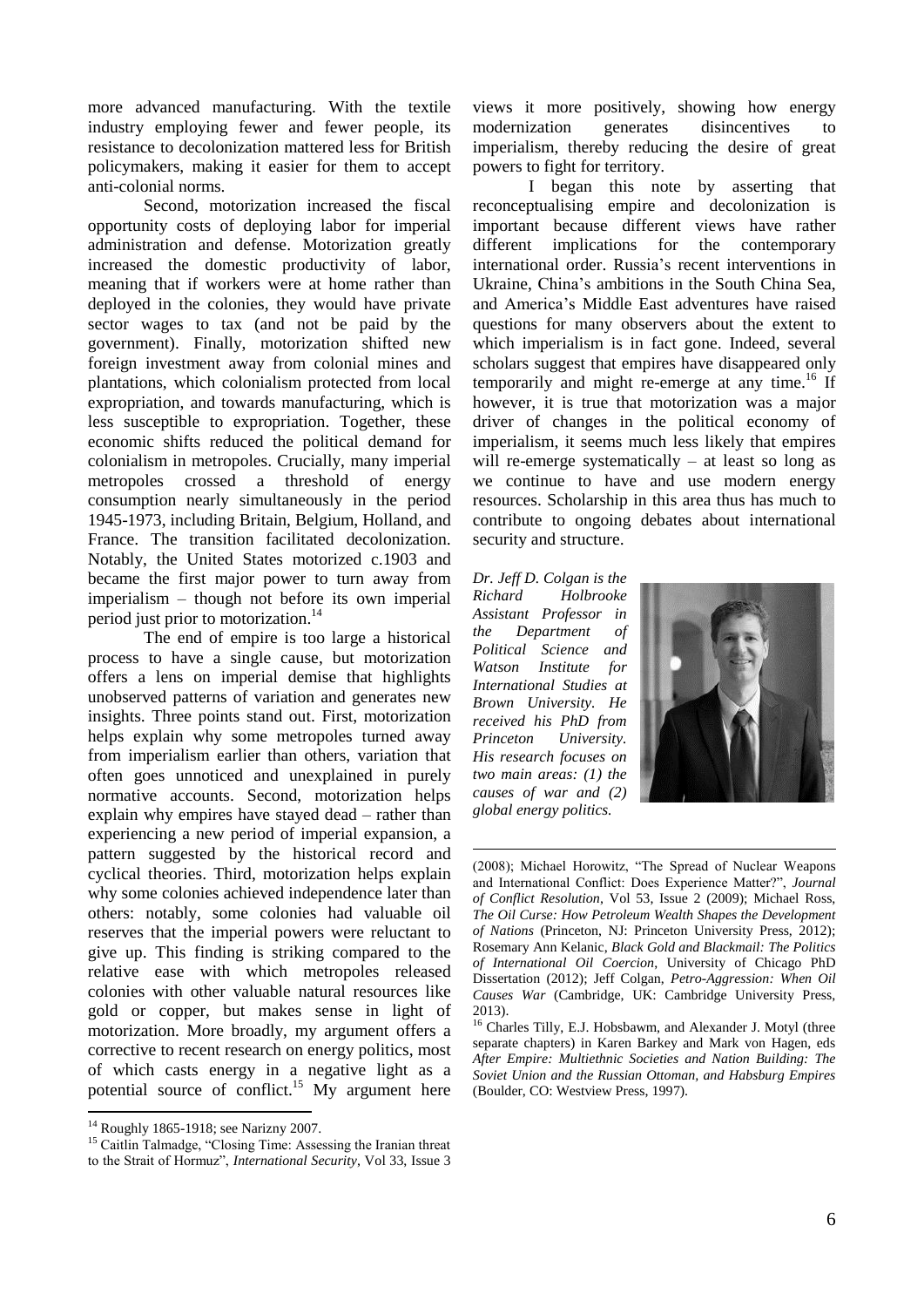#### **Reconceptualising Empire in IR**

*By Ayşe Zarakol, University of Cambridge, UK*

Major developments in the last decade, from the "War on Terror" to the "Global Financial Crisis" to the various uprisings around the world, have contributed to the conviction that the conceptual toolkit of IR should either be updated or abandoned altogether in favour of more empirical approaches. There may indeed be a growing sense that "textbook" theories of international politics are not particularly well equipped to deal with the changes and challenges ushered in by the twenty-first century.<sup>1</sup> By "textbook" theories I mean the paradigmatic approaches that came to dominate the field (especially in the US) in the late 1970s and early 1980s, such as neorealism, as exemplified by Kenneth Waltz's *Theory of International Politics*. 2 Much has already been written about the paradigm wars in IR during this period as well as the theoretically barren field they left in their wake.<sup>3</sup> For current purposes, it should suffice to say that what many of the "textbook" approaches of that period had as a common failing was an ahistorical assumption that observations derived from the international system as it was then could be generalised into the past and the future. Good examples of some foundational concepts so temporally stretched are "sovereignty"<sup>4</sup> and "anarchy"<sup>5</sup>. It is no accident then that the theoretical/conceptual field is regenerating around these fissures. New generations of scholars (including those from the "non-West"<sup>6</sup>) are joining<sup>7</sup>

<u>.</u>

noted scholars who challenge the universality of the orthodox "anarchy" and/or "sovereignty" assumption. $8$  The study of empires, then, is an area where these reconceptualisations are likely to be particularly productive.

*"The answers depend on how we define empire, and despite what much of the more policy-oriented literature assumes, there is in fact a great deal of variation among polities in this category. It may indeed be possible to come up with a universal definition as well as more nuanced sub-categories, but for that we have to take history seriously."* 

In some ways, the study of "empire" is not new in IR.<sup>9</sup> As Ikenberry observes in his 2004 article "Liberalism and Empire: Logics of Order in the American Unipolar Age"<sup>10</sup>, debates about American empire tend to correlate with particular periods of American foreign policy such as the post-World War II or the Vietnam War eras. During the most recent such episode, the War on Terror and the unilateralist foreign policies of the George W. Bush presidency once again revived debates about American empire. $\frac{1}{1}$  Disagreements in this literature converge

<u>.</u>

<sup>&</sup>lt;sup>1</sup> See e.g. the articles in the "End of Theory" special issue of the *European Journal of International Relations* (19.3; 2013) and the accompanying debates on websites and social media.

<sup>2</sup> Kenneth Waltz, *Theory of International Politics* (New York: McGraw-Hill, 1979).

<sup>3</sup> See e.g. Ole Waever, "The Rise and the Fall of the Interparadigm Debate" in Steve Smith, Ken Booth and Marysia Zalewski, eds., *International Theory: Positivism and Beyond* (Cambridge: Cambridge University Press, 1996). See also the "End of Theory" issue of *EJIR.*

<sup>4</sup> For a demonstration see e.g. Jens Bartelson, "The Concept of Sovereignty Revisited", *The European Journal of International Law* 17.2 (2006): 463-474; Jens Bartelson, *Sovereignty as Symbolic Form* (London: Routledge, 2013).

<sup>5</sup> For a demonstration see e.g. Jack Donnelly, "The Discourse of Anarchy in IR", *International Theory* (forthcoming).

<sup>6</sup> The aforementioned argument about temporal distortions applies culturally as well. Scholarly communities outside of the West have typically been more sceptical about the orthodox conceptualisations of anarchy and sovereignty. As the field gets more inclusive we are hearing more from these communities (as demonstrated also in the TRIP report).

<sup>7</sup> For example, there is an on-going international collaboration about theorising hierarchies in world politics, which brings together scholars from very different epistemologies and geographies. This collaboration has advanced through three

workshops - publications from this project should be forthcoming within the next year.

<sup>8</sup> See e.g. David A. Lake, "Escape from the State of Nature: Authority and Hierarchy in World Politics", *International Security* 32.1 (2007): 47–79; David A. Lake *Hierarchy in International Relations* (Cornell University Press, 2009); Stephen D. Krasner, *Sovereignty: Organized Hypocrisy* (Princeton University Press, 1999).

<sup>&</sup>lt;sup>9</sup> In fact, it could be argued that the field itself is a product of imperial relations. See Robert Vitalis, "The Noble American Science of Imperial Relations and Its Laws of Race Development", *Comparative Studies in Society and History* 52.4  $(2010)^{\frac{1}{2}}$  909-938.

<sup>&</sup>lt;sup>10</sup> John G. Ikenberry, "Liberalism and Empire: Logics of Order in the American Unipolar Age", *Review of International Studies* 30.4 (2004): 609-630.

<sup>&</sup>lt;sup>11</sup> See e.g. Michael Cox, "Empire, Imperialism and the Bush Doctrine", *Review of International Studies* 30.4 (2004): 585- 608; Michael Cox, "Empire by Denial: The Strange Case of the United States", *International Affairs* 81.1 (2005): 15-30; Niall Ferguson, *Empire: The Rise and Demise of the British World Order and the Lessons for Global Power* (New York: Basic Books, 2002); Niall Ferguson, *Colossus: The Price of America's*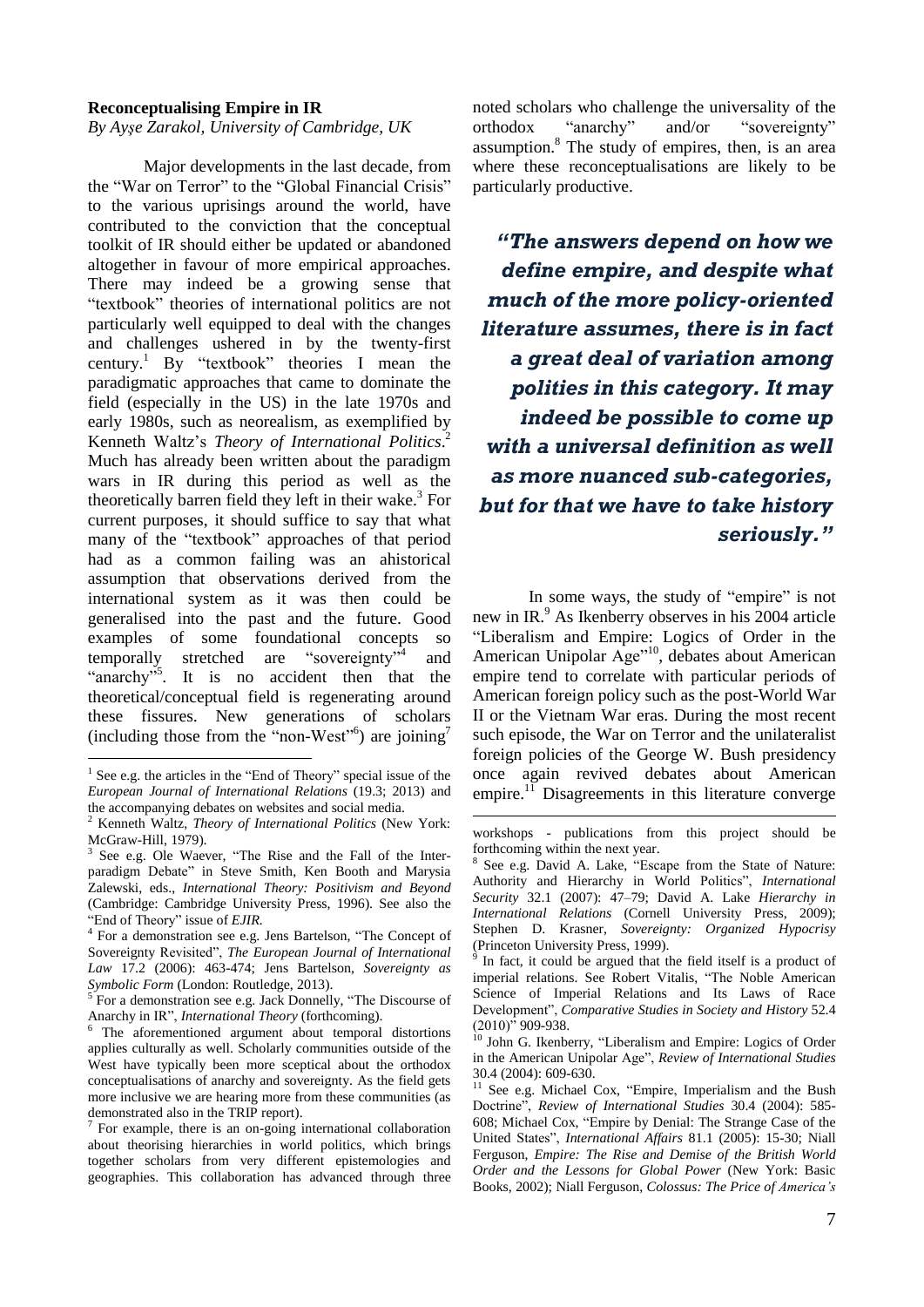along two main fault-lines: one major concern is the aptness of the "empire" label for the United States, and then among those who think it does apply, there is a second major debate about whether this is a positive thing. $^{12}$ 

The main flaw running through this otherwise thought-provoking literature is its UScentrism. As noted above, even the timing of various revivals of the empire scholarship in IR correlate strongly with aggressive periods in American policy. As such, this particular episode may even be coming to an end already: Robert Kaplan, a long-time advocate of empires, $13$  recently wrote another article extolling the virtues of empires, which was titled "It's Time to Bring Imperialism Back to the Middle East," and met with much internet furore as a result. In an addendum to the essay, Kaplan now notes that he had originally titled his essay "Welcome to the *Post-Imperial* Middle East" (italics my own). The essay now has the title "The Ruins of Empire in the Middle East".<sup>14</sup> It is of course to be expected that an interest in empires in general may be driven by an interest in expansionist moments of American foreign policy. Yet the really interesting questions cannot be answered by focusing on the US alone. Does the US qualify as an empire? Is imperialism good at bringing order to chaos? Could empire-like arrangements fill the void in places where traditional models of nation-state sovereignty never fully concretized on the ground? The answers depend on how we define empire, and despite what much of the more policy-oriented literature assumes, there is in fact a great deal of variation among polities in this category. It may indeed be possible to come up with a universal definition<sup>15</sup> as well as more nuanced sub-

[defense-of-empire/358645/\)](http://www.theatlantic.com/magazine/archive/2014/04/in-defense-of-empire/358645/).

<sup>14</sup> Robert D. Kaplan, "The Ruins of Empire in the Middle East", *Foreign Policy* May 25, 2015 [\(http://foreignpolicy.com/2015/05/25/its-time-to-bring](http://foreignpolicy.com/2015/05/25/its-time-to-bring-imperialism-back-to-the-middle-east-syria-iraq-islamic-state-iran/)[imperialism-back-to-the-middle-east-syria-iraq-islamic-state-](http://foreignpolicy.com/2015/05/25/its-time-to-bring-imperialism-back-to-the-middle-east-syria-iraq-islamic-state-iran/) categories, but for that we have to take history seriously.

My aim here is not to dismiss the arguments in the aforementioned literature but to underline the significance of the historical turn in IR that goes beyond the mere use of historical examples. In a good portion of contemporary debates about American empire we see many references to historical empires, but this is not enough, especially considering the fact that many of the polities so described would not have defined themselves as such. For example, the "Ottoman Empire" was never called that by its own officials; the preferred term was "Devlet-i Aliye", which could be translated roughly as great/grand state (all the while recognising that their understanding of "state" was also markedly different from ours). The Ottoman rulers did not see themselves as an imperial force, though they were certainly grandiose in other ways. The Ottoman "Empire" came to be called that first by its European rivals and only much later was the term imported into Turkish historiography of the polity. I do not point this out to rescue the Ottomans from charges of imperialism but rather to underline the fact that what seems to be a catch-all category is actually rather complicated once brought under scrutiny. Many seemingly universal definitions of empire are laden with anachronistic assumptions; for example, Ikenberry defines empire as "the formal or informal control by a *leading state* of the foreign and domestic policies of weaker units<sup>"16</sup> (italics my own); he also cites Doyle defining empire as "a relationship, formal or informal, in which *one state* controls the effective political sovereignty of another political society" (italics my own).<sup>17</sup> Both definitions assume it is obvious what a "state" is, not to mention the other assumptions they make about the boundedness of societies (as well as the foreign/domestic division). At the heart of these definitions are ultimately nineteenth century templates of empire wherein a "nation-state" (often nascent but nevertheless approximating sovereignty in the modern sense) colonizes other, geographically removed territories. Even leaving the differences among ideological justifications aside, the "empires" of the previous historical period (sometimes called pre-modern) did not at all fit this pattern because

1

<sup>1</sup> *Empire* (New York: Penguin Press, 2004); Robert Jervis, "The Compulsive Empire", *Foreign Policy* (July/August 2003): 82- 87; Chalmers Johnson, *The Sorrow of Empire: Militarism, Secrecy, and the End of the Republic* (New York: Metropolitan Books, 2004); John G. Ikenberry, "The Illusions of Empire", *Foreign Affairs* (March/April 2014); Michael Mann, *Incoherent Empire* (London: Verso, 2003); M.J. Williams, "The Empire Writes Back", *International Affairs* 83.5 (2007): 945-950.

<sup>12</sup> See also Daniel H. Nexon and Thomas Wright, "What's at Stake in the American Empire Debate", *American Political Science Review* 101.2 (2007): 253-271 for an overview.

<sup>13</sup> See e.g. Robert D. Kaplan, "In Defense of Empire", *The Atlantic,* April 2014 [\(http://www.theatlantic.com/magazine/archive/2014/04/in-](http://www.theatlantic.com/magazine/archive/2014/04/in-defense-of-empire/358645/)

[iran/\)](http://foreignpolicy.com/2015/05/25/its-time-to-bring-imperialism-back-to-the-middle-east-syria-iraq-islamic-state-iran/). The addendum at the end has the story of the changing titles.

<sup>&</sup>lt;sup>15</sup> See e.g. Nexon and Wright, "What's at Stake in the American Empire Debate", p.258, or Daniel H. Nexon, *The Struggle for Power in Early Modern Europe: Religious Conflict, Dynastic* 

*Empires, and International Change* (Princeton: Princeton University Press, 2009), p.72, or Christian Reus-Smit, *Individual Rights and the Making of the International System* (Cambridge: Cambridge University Press, 2013), p.12, for examples of definitions that do not come with built-in anachronistic assumptions.

<sup>&</sup>lt;sup>16</sup> Ikenberry, "Liberalism and Empire", p. 615.

<sup>&</sup>lt;sup>17</sup> Michael Doyle, *Empires* (Ithaca, NY: Cornell University Press, 1991), p.45, as cited in Ikenberry, "Liberalism and Empire", p. 615.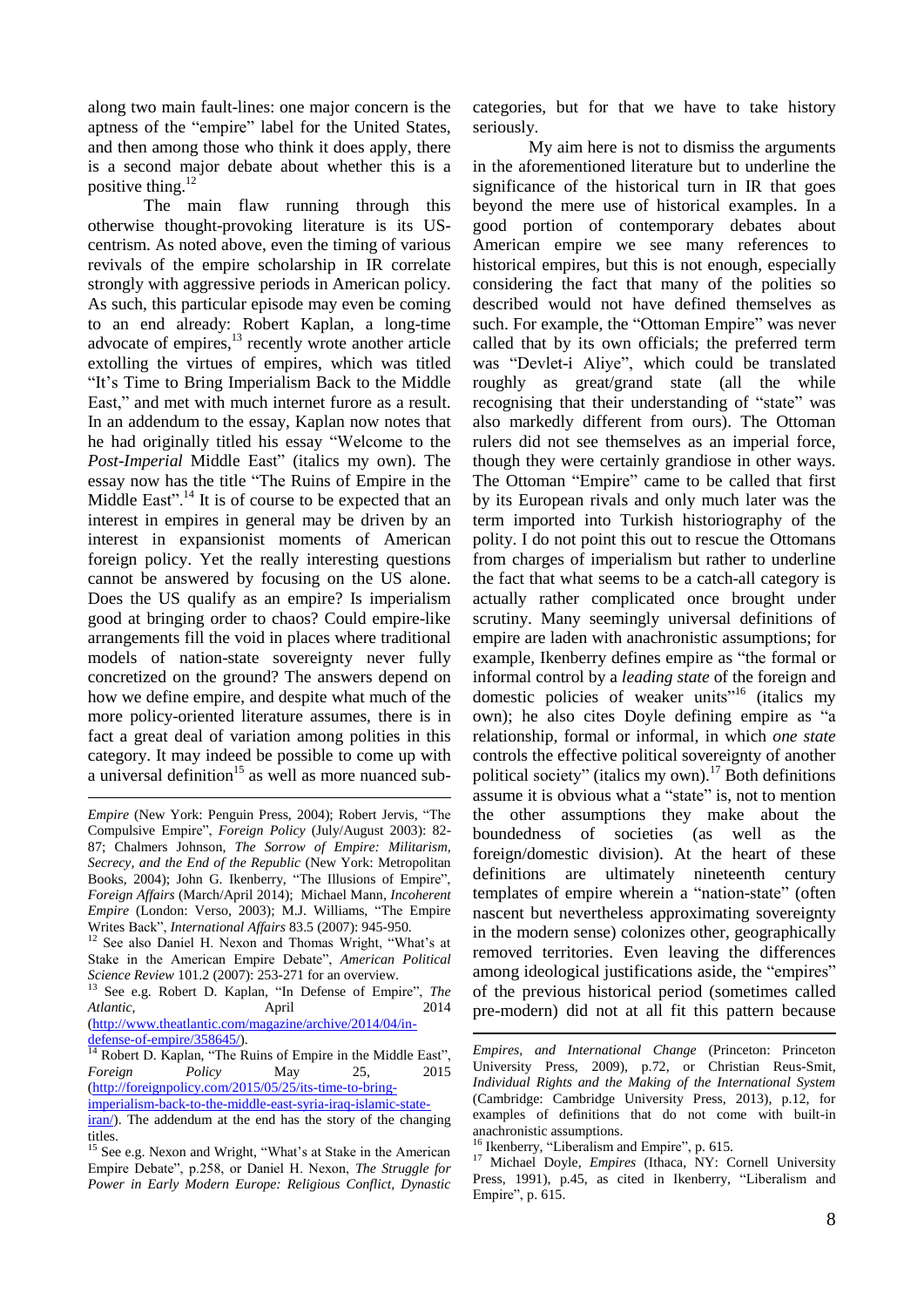they did not have such "states" at their core. Studying yet another period and/or geography would complicate the picture of "empires" even further.

For these reasons, it is not enough, say, to compare the US to the British Empire (or other modern European empires) and to conclude that it does not qualify as an "empire". "Empires" look very different from period to period and from setting to setting. What is needed is for the literature to detach itself from the current period and to seriously engage, without relying on anachronistic assumptions, with the questions of 1) what is the essence, if there is one, that unites all polities that common-sense tells us are captured by the label "empire"? and 2) what does "sovereignty" look like under imperial conditions? For those interested in these questions, the growing historical IR scholarship on empires $^{18}$  is an excellent place to start.

# **IHAP Section Panels at APSA Meeting (3-6 September 2015)**

# **THURSDAY**

#### **2:00 PM:**

1

POSTER SESSION II: POSTER SESSION: INTERNATIONAL HISTORY AND POLITICS (Hilton, Grand Ballroom) Posters:

- International Relations Theory with Chinese Characteristic *Hun Joon Kim, Korea University*
- Norms and Torture in the Philippine-
- American War, 1899-1902 *William d'Ambruoso*
- The Failure of "Failed States" and the Promise of the State Capacity Concept *Sarah Elizabeth Peters, University of Notre Dame*
- Who Speaks for the Local? The Contested Role of Civil Society in Central Africa *Joshua Shurley, University of Manchester*



*Dr. Ayşe Zarakol is a University Lecturer in International Relations in the University of Cambridge's POLIS Department and a Fellow at Emmanuel College. She received her PhD in Political Science from the University of Wisconsin-Madison. Her primarily research interests are in*

*international security with an emphasis on approaches rooted in social theory and historical sociology.*

(Cambridge: Cambridge University Press, 2005); Daniel H. Nexon, *The Struggle for Power in Early Modern Europe: Religious Conflict, Dynastic Empires, and International Change* (Princeton: Princeton University Press, 2009); Andrew Phillips, *War, Religion and Empire* (Cambridge: Cambridge University Press, 2010); Sandra Halperin and Ronen Palan, eds., *Legacies of Empire: Imperial Roots of the Contemporary Order* (Cambridge: Cambridge University Press, 2015) for other examples in historical IR of attempts to engage with various past "empires" on their own terms (this is not meant to be exhaustive list).

---

**4:15 PM:**

1

INTERNATIONAL HISTORY AND THE BIG QUESTIONS (Parc 55, Davidson) Chairs:

Charles Eugene Gholz, *University of Texas at Austin* Brian C. Rathbun, *University of Southern California*

Panelists:

- "Profiles in Statesmanship: Bringing" Leaders Back into the Analysis" *Bruce W. Jentleson, Duke University*
- Contagion Processes in the First World War: A Theoretical and Empirical Analysis *John A. Vasquez, University of Illinois at Urbana-Champaign*
- Covert Communication: Signals, Inferences and Secrecy in World Politics *Austin Carson, University of Chicago Keren Yarhi-Milo, Princeton University*
- Realism, Imperialism, and the Expansion of Overseas U.S. Military Bases Andrew Yeo, Catholic University of America *Stacie Pettyjohn, RAND Corporation*

<sup>18</sup> See e.g. Daniel H. Nexon and Thomas Wright, "What's at Stake in the American Empire Debate" for an example how history can productively inform contemporary debates (as well as the follow up discussion by Alex Cooley, "America and Empire: Thoughts on a Debate" at Empire: Thoughts on a Debate" at http://3quarksdaily.blogs.com/3quarksdaily/2007/06/america\_an d\_emp.html); see also Alexander J. Motyl, *Imperial Ends: The Decay, Collapse, and Revival of Empires* (New York: Columbia University Press, 2001); Victoria Tin-bor Hui, *War and State Formation in Ancient China and Early Modern Europe*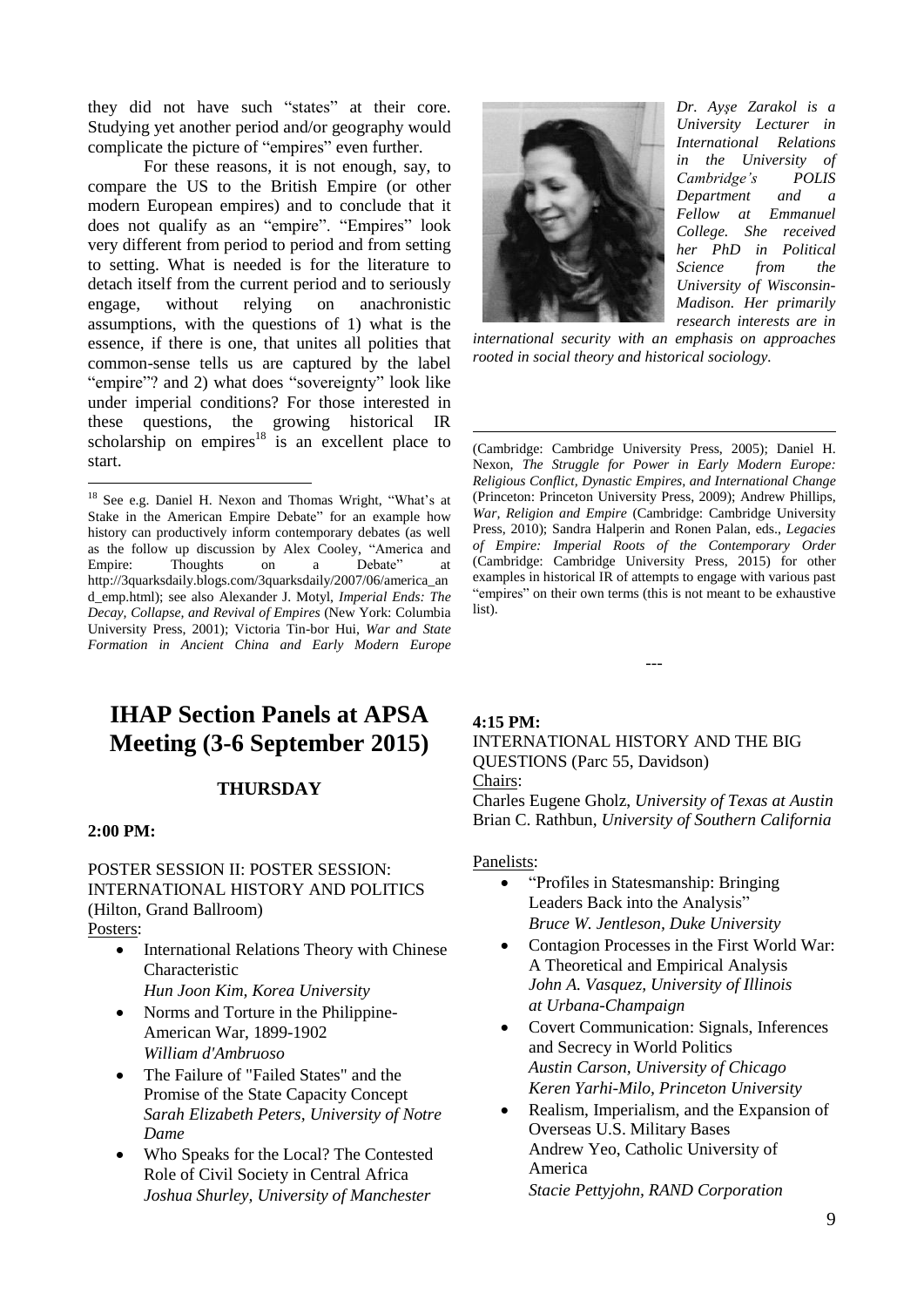• Maritime Piracy Across Time: Recurring Patterns from the Bronze Age to Today *Samuel R. Rohrer, University of North Georgia*

Discussant:

Brian C. Rathbun, *University of Southern California*

# **FRIDAY**

# **7:30 AM:**

IDEAS AND DOMESTIC POLITICS IN AMERICA'S RISE TO POWER (Parc 55, Stockton) Chair:

Daniel Deudney, *Johns Hopkins University*

# Panelists:

- Republican Empire: Partisanship and U.S. Foreign Policy, 1866-1898 *Paul Musgrave, Georgetown University*
- Thinking about Expansion: Ideas and America's Emergence as a World Power *Kyle M. Lascurettes, Lewis & Clark College*
- To Hop or to Hold: Island Territories and U.S. Annexation *Richard W. Maass, University of Evansville*
- Recognition and Rapprochement: America's Peaceful Rise *Michelle Murray, Bard College*

# Discussant:

Henry R. Nau, *George Washington University*

# **11:30 AM:**

CHINA AND ASIA, PAST AND PRESENT (Parc 55, Mission I) Chair:

---

Brantly Womack, *University of Virginia*

# Panelists:

- Carrots and Sticks: The Domestic Political Determinants of American Strategy toward China *Jungkun Seo, Kyung Hee University Peter Trubowitz, London School of Economics*
- Great Power Politics and Postwar Regional Security Architectures *Ji Hye Shin, University of Notre Dame*
- Internationalization and Hegemonic Authority: Korea under Chinese Hegemony *In Young Min, University of*

*Southern California*

- Realism Revisited: Why Tributary System Matters in China's Wars against Koguryo *Christina Jun-Yao Lai, Georgetown University*
- Status Insecurity and Temporality in World **Politics** *Joshua Meir Freedman, Northwestern University*

#### Discussant:

Hyon Joo Yoo, *Trinity University*

---

SECRECY IN INTERNATIONAL POLITICS (Hilton, Union Square 24) Chair: Dan Reiter, *Emory University*

# Panelists:

- Secrets in the Secretariat: Intelligence Disclosures and Power in IOs *Allison Carnegie, Columbia University Austin Carson, University of Chicago*
- Extraordinary Rendition Flight Paths and Oversight of National Security Policy *Michael P. Colaresi, Michigan State University Lora DiBlasi, Michigan State University*
- Why do States Launch Regime Changes? U.S.-backed Regime Change in the Cold War

*Lindsey O'Rourke, Boston College*

- The Seen and the Unseen: Secrecy, Deception, and the Conduct of Intervention *Michael Poznansky, University of Virginia*
- The Security Effects of Enemy Collusion When Secrecy Takes Two *Shawn L. Ramirez, Emory University*

# Discussant:

Joshua Rovner, *Southern Methodist University*

# **1:15 PM: IHAP SECTION BUSINESS MEEETING (Hilton - Union Square Room 13)**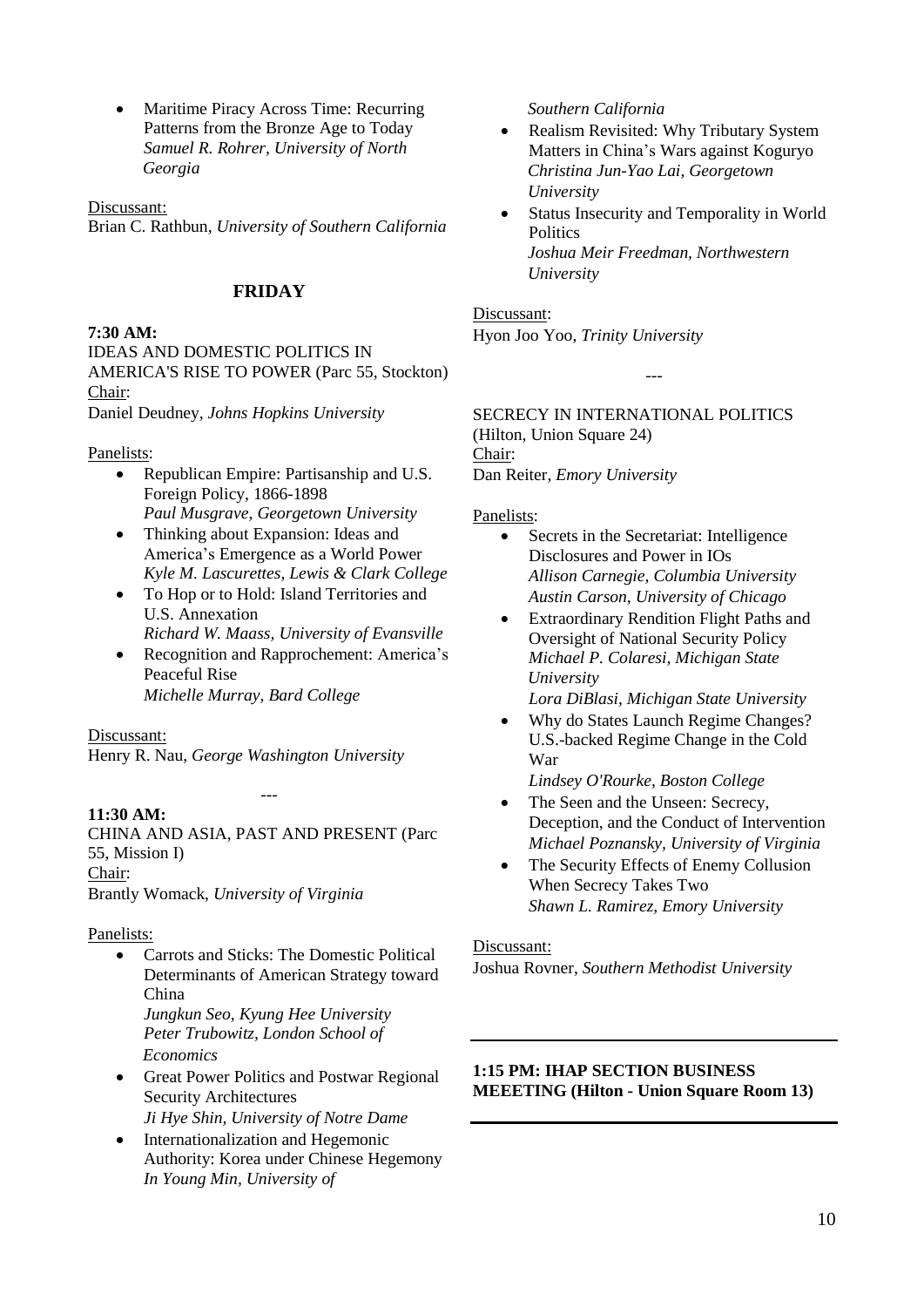# **2:30 PM:**

STATE AND ANTI-STATE VIOLENCE, THEN AND NOW (Hilton, Union Square 23) Chair: Abhishek Chatterjee, *University of Montana*

# Panelists:

- The Logic of Violence in State Building: Modern and Medieval Parallels *Deborah A. Boucoyannis, University of Virginia*
- Comparing Post-Feudal Actors to Current Violent Non-State Actors *Ana Alves, Lee University; Abby Attia, Lee University*
- Violence at the Margins: Propaganda of the Deed and State Formation in Europe *Mark Alexander Shirk, University of Maryland*
- Imperial Reforms and Early Nationalism in the Habsburg and Ottoman Empires *Margarita H. Petrova, Institut Barcelona d'Estudis Internacionals (IBEI)*

# Discussant:

Cameron G. Thies, *Arizona State University*

# **4:30 PM:**

IDEAS IN TRANSNATIONAL SPACE (Parc 55, Mason) Chair: Joel R. Campbell, *Troy University*

---

# Panelists:

- Norm Strength and the Norm Life Cycle *Michal Ben-Josef Hirsch, Wellesley College Jennifer M. Dixon, Villanova University*
- Political Dimensions of 9/11 Narratives in History Textbooks Worldwide *Elizabeth Danielle Herman, UC Berkeley*
- Revolutionary Waves: The International Effects of Threatened Domestic Order *Chad Nelson, Brigham Young University*
- Reaching Across the Border: Internationalizing Citizenship as Domestic **Strategy** *Hadas Aron, Columbia University; Emily Holland*
- Diffusion or Modernization? The Sources of Death Penalty Abolition Since 1945 *Seva Gunitsky, University of Toronto*

Discussant Eric Grynaviski, *George Washington University*

# **SATURDAY**

# **2:00 PM:**

DIVERSIFYING INTERNATIONAL STRUGGLES: THEORY AND PRACTICE IN GLOBAL JUSTICE (Parc 55, Mission I) Chair:

Julie Hollar, *City University of New York Graduate Center*

# Panelists:

- "They All Think They Are Here to Stay": Resistance to Governance in Herat *Bojan Savic, Assistant Professor of International Relations*
- Doubting Dogma: Interrogating IR's Constructivist-Critical Theory Synthesis *Laura E Sjoberg, University of Florida J. Samuel Barkin, University of Massachusetts Boston*
- International or Western criminal court? Insights from CLS and Constructivism *Lucrecia Garcia Iommi, Fairfield University*
- Decolonizing Sovereignty: Indigenous Contributions to Political Science *Sandra Cristina Alvarez, Chapman University*
- Towards Queer Cosmopolitanism? Rethinking Butler's theory of performativity *Bogdan Popa, Oberlin College*

# Discussants:

Mauro J. Caraccioli, *Saint Michael's College* Isaac Kamola, *Trinity College*

# **SUNDAY:**

# **10:15 AM:**

AMERICA, LIBERALISM, AND EMPIRE (Hilton, Golden Gate 6) Chair: Peter Trubowitz, *London School of Economics*

# Panelists:

• The Wilsonian Limits to Liberal Imperialism *Tony Smith, Tufts University*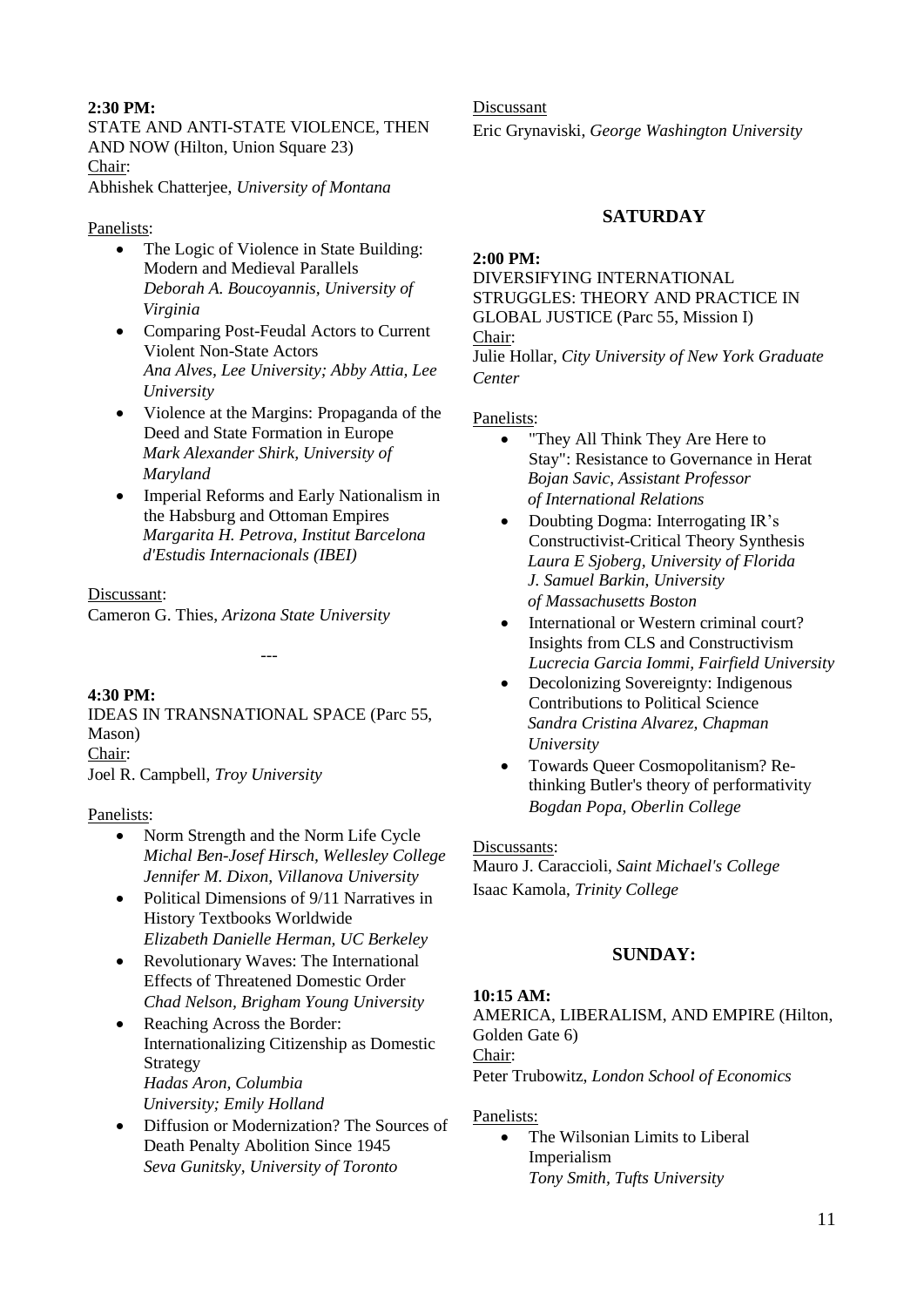- Liberal America and the Globalization of the Westphalian System *Daniel Deudney, Johns Hopkins University G. John Ikenberry, Princeton University*
- Liberal Hegemony, Illiberal Empire, and the American Republic *David C. Hendrickson, Colorado College*
- The Construction of the American Standard of Civilization

*Taesuh Cha, Johns Hopkins University*

 America's Strategy of Imperial Decline *Henry R. Nau , George Washington University*

Discussants:

John J. Mearsheimer, *University of Chicago* Atul Kohli, *Princeton University*

# **Upcoming Events and Workshops**

#### **September 2015**

Strengthening Electoral Integrity: What Works? *September 2 nd : Grand Hyatt, San Francisco, California, USA* More [Information](https://sites.google.com/site/electoralintegrityproject4/events-1/san-francisco-sept-2015)

Change, Resistance and Collective Action in Southern Italy: A Multidisciplinary Symposium *September 4 th : Canterbury, UK* More [Information](http://inspr.eu/event-info/sisymposium/)

UACES 45th Annual Conference on European Studies *September 7 th -9 th : Bilbao, Spain* More [Information](http://uaces.org/events/conferences/bilbao/)

Annual PSA/BISA Teaching and Learning Conference *September 8 th -9 th : Bristol, UK* More [Information](https://www.psa.ac.uk/events/annual-psa/bisa-teaching-and-learning-conference-2015)

 $27<sup>th</sup>$  British International History Group Annual Conference *September 10th -12th : University of Kent, UK* More [Information](http://www.bihg.ac.uk/Conferences/Conference2015.aspx)

Elections, Public Opinion and Parties (EPOP) 2015 Conference *September 11th -13th : Cardiff, UK* More [Information](http://sites.cardiff.ac.uk/epop2015/)

9<sup>th</sup> Pan-European EISA Conference *September 23th -26st : Naxos, Sicily, Italy* More [Information](http://www.paneuropeanconference.org/2015/)

#### **October 2015**

Between Impossibility and Virtue: New Configurations of Ethics in World Politics *October 1 st : London, UK* More [Information](https://www.psa.ac.uk/events/between-impossibility-and-virtue-new-configurations-ethics-world-politics)

ISSS-ISAC Annual Conference 2015 *October 8 th -10th : Springfield, Massachusetts, USA* More [Information](http://www.isanet.org/Conferences/ISSS-ISAC-Springfield-2015)

Annual Millennium Conference: Failure and Denial in World Politics *October 17th -18th : London School of Economics and Political Science, UK* More [Information](http://www.lse.ac.uk/internationalRelations/Journals/millenn/Millennium%20Annual%20Conference.aspx)

12<sup>th</sup> International Holocaust Studies Conference: Global Perspective on the Holocaust *October 20th -23th: Murfreesboro, Tennessee, USA* More [Information](http://www.mtsu.edu/holocaust_studies/conference.php)

ISA South Annual Conference 2015 *October 23rd -25th : Tampa, Florida, USA* More [Information](http://www.isanet.org/News/ID/4653/ISA-South-2015-Conference-Announced)

# **November 2015**

Development of Government Conference *November 2 nd -3 rd : University of Manchester, UK* More [Information](https://www.psa.ac.uk/events/development-government-conference)

Mediating Democracy: Media and Politics Specialist Group Conference *November 5 th -6 th : Chester, UK* More [Information](http://www.chester.ac.uk/media/research/psa-mpg/call-for-papers)